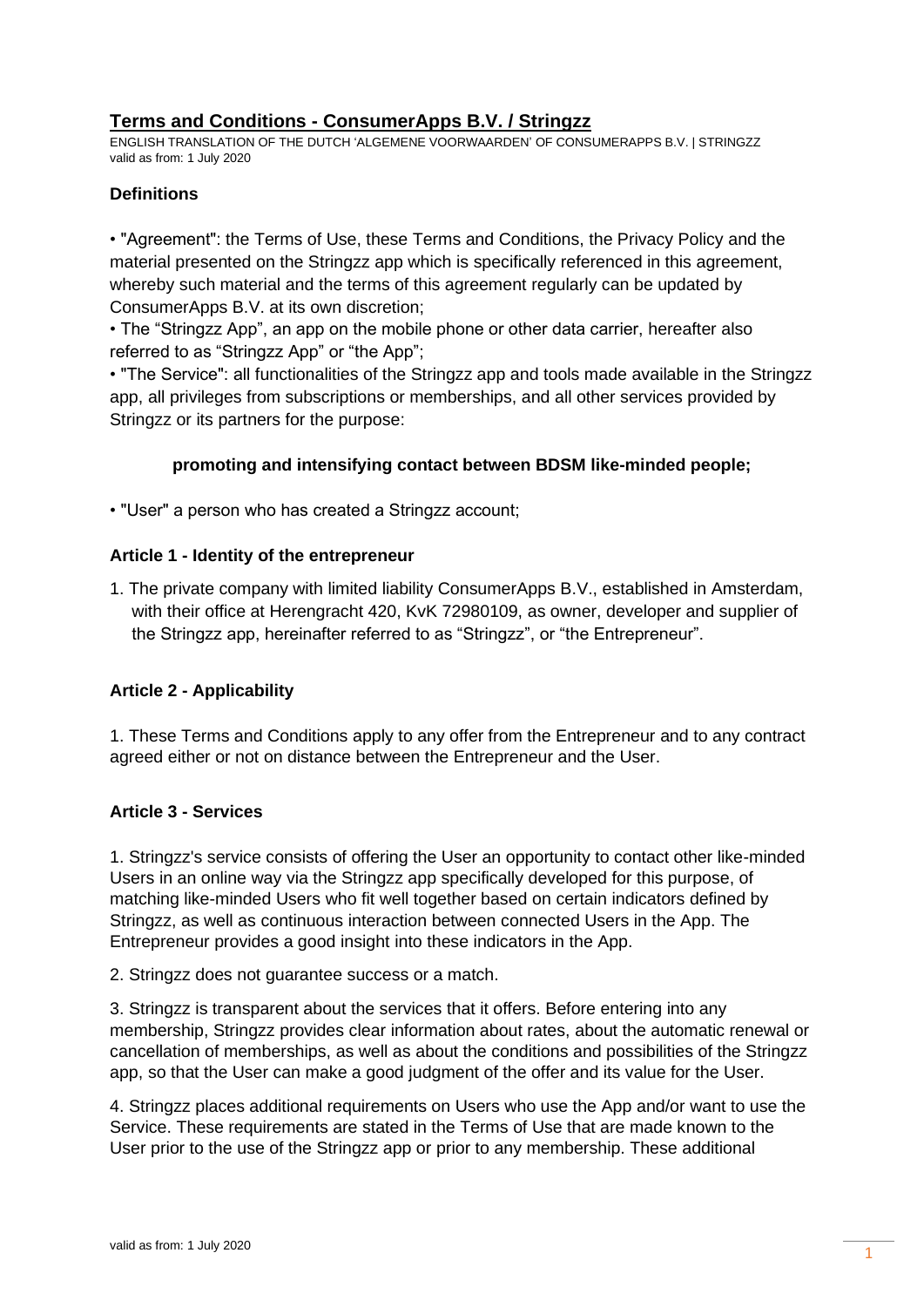requirements are defined, among other things, to confine the target group for the Stringzz app and to increase the chance of success, an exciting match.

5. The Stringzz app will in any case have the following requirement: **Minimum age is 18 years**. Affinity with or widespread interest in the BDSM world is highly desirable.

6. The possibility of further contact with other Users is subject to the condition that a paid membership (arranged through a subscription) is then entered into.

7. Payment of the membership fee is based on a fixed amount per month and depends on the chosen subscription.

8. Stringzz cannot guarantee the correctness and completeness of the information made available by Users. Users are (i) responsible for the (correctness and completeness of) information they make available through the Stringzz app, and (ii) judging the accuracy and value of the information made available by other Users in the Stringzz app.

9. Stringzz is not responsible for the behavior of Users during the use of the App, or during a personal appointment or following remote interaction via the App, following a mutual introduction via the Stringzz app.

## **Article 4: Availability of service**

1. Stringzz makes every effort to ensure that the service to Users runs uninterrupted. Stringzz cannot guarantee continuous availability of the services. Stringzz will strive to resolve a service malfunction as soon as possible.

2. If maintenance is carried out on the Stringzz app, Stringzz will announce this in advance and limit the inconvenience to Users as much as possible.

## **Article 5: User Behavior / Community Guidelines**

1. The User is not allowed:

- mention falsehoods in the profile;
- fill in more than one profile per person;
- inflict damage or hindrance to other Users of the Stringzz app;
- involve or display individuals under the age of 18 in the Content, even with their permission
- make racist or offensive statements;

- post content from or about or with others without their explicit, voluntary permission or created on an involuntary basis by or with others;

- post content that can be classified as hate speech, discriminatory and threatening;

- disclose, reproduce or otherwise (re)use information from another User's profile in any way without expressly registered permission from the User concerned:

- to request passwords for any purpose, or to use personally identifiable information of other persons for commercial or illegal purposes, or to distribute personal information of someone else without his or her permission;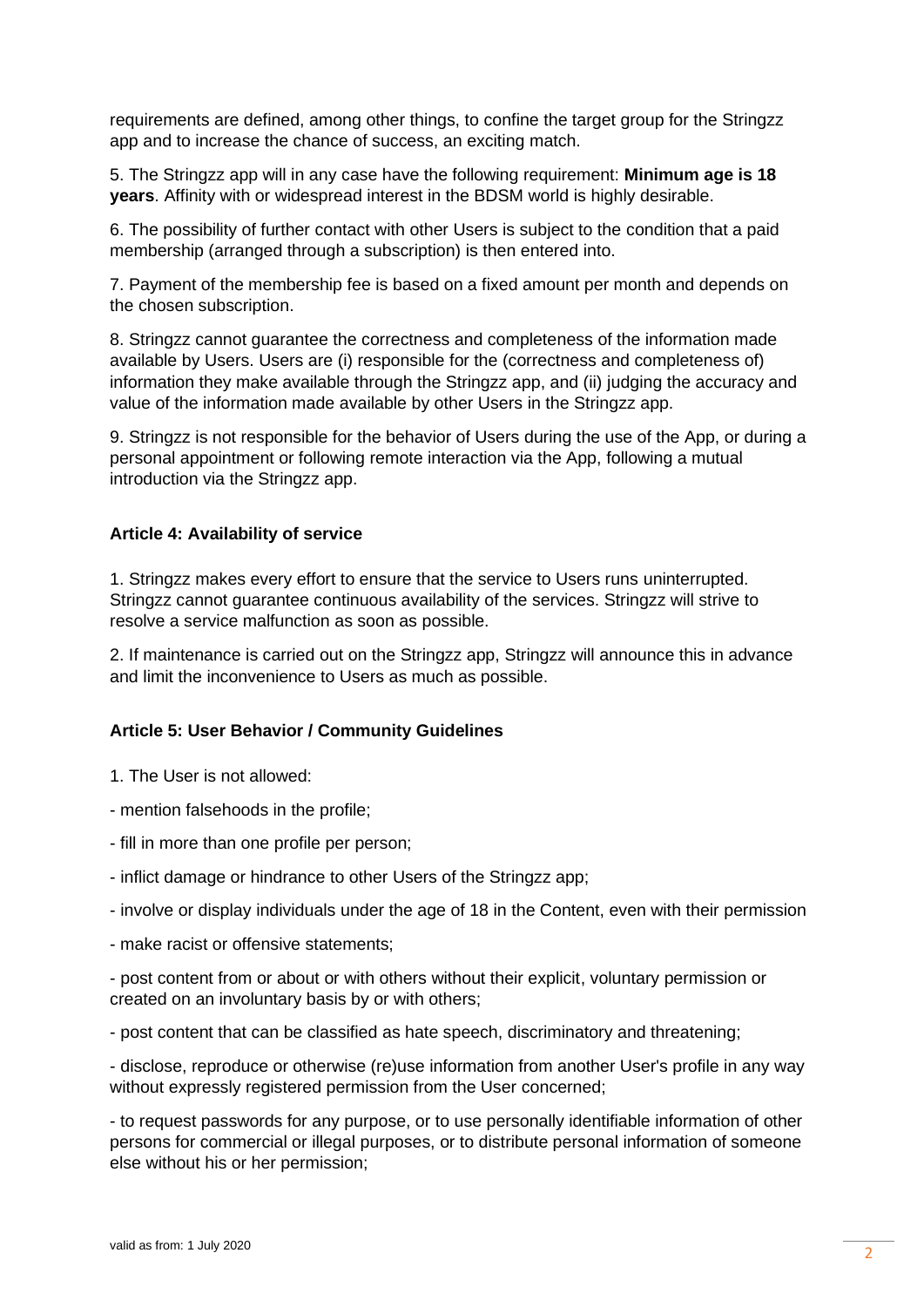- use another User's account, share an account with another User or have more than one account;

- give login details to third parties or use login details of others; login details are always strictly personal;

- use the Service or content of the Service for any commercial reason without the prior explicit written permission of Stringzz;

- copy, adapt, transfer, or create derivative works of copyright material, images, ideas, functionalities, trademarks, trade names, service marks, or other intellectual property, or content or sensitive information accessible through the Service in any way without the prior written explicit permission of Stringzz;

- use robot, bot, spider, crawler, scraper, website find / search application, proxy or other manual or automatic device, method or process to view, retrieve or index User data, "data mining", or in any way reproducing or circumventing the navigation structure or presentation of the Service or its content;

- use the Service in a manner that may interrupt, disrupt or adversely affect the Service or the servers or networks connected to or supporting the Service;

- upload viruses or other malicious code or otherwise try and compromise or circumvent the security of the Service;

- manipulate headers or otherwise manipulate identifiers to disguise the origin of information transferred to or through the Service;

- to "frame" or "mirror" the Service or any part of the Service without Stringzz's prior written approval;

- use meta tags or code or other devices that contain references to Stringzz or the Service (or any Stringzz trademark, trade name, service mark, logo or slogan) to refer someone to another website for any purpose;

- modify, adjust, copy, sublicense, translate, sell, reverse engineer, decrypt, decompile, or otherwise disassemble the Service or any part of the Service, or have others do this;

- use or develop third party applications that work with the Service or its Content or information and that of other Users without the written permission of Stringzz;

- use, access or publish any Stringzz application programming interface ("API") without the prior written permission of Stringzz;

- use the Service for any application that is illegal or prohibited;

- violate the Community Guidelines, which are regularly updated and published on the website www.stringzztheapp.com;

- spam users, extort money, or deceive users;

- to imitate a person or entity or to post pictures or logos of another person without his or her prior written permission;

- use or open another or new account after Stringzz has terminated a previous account of User.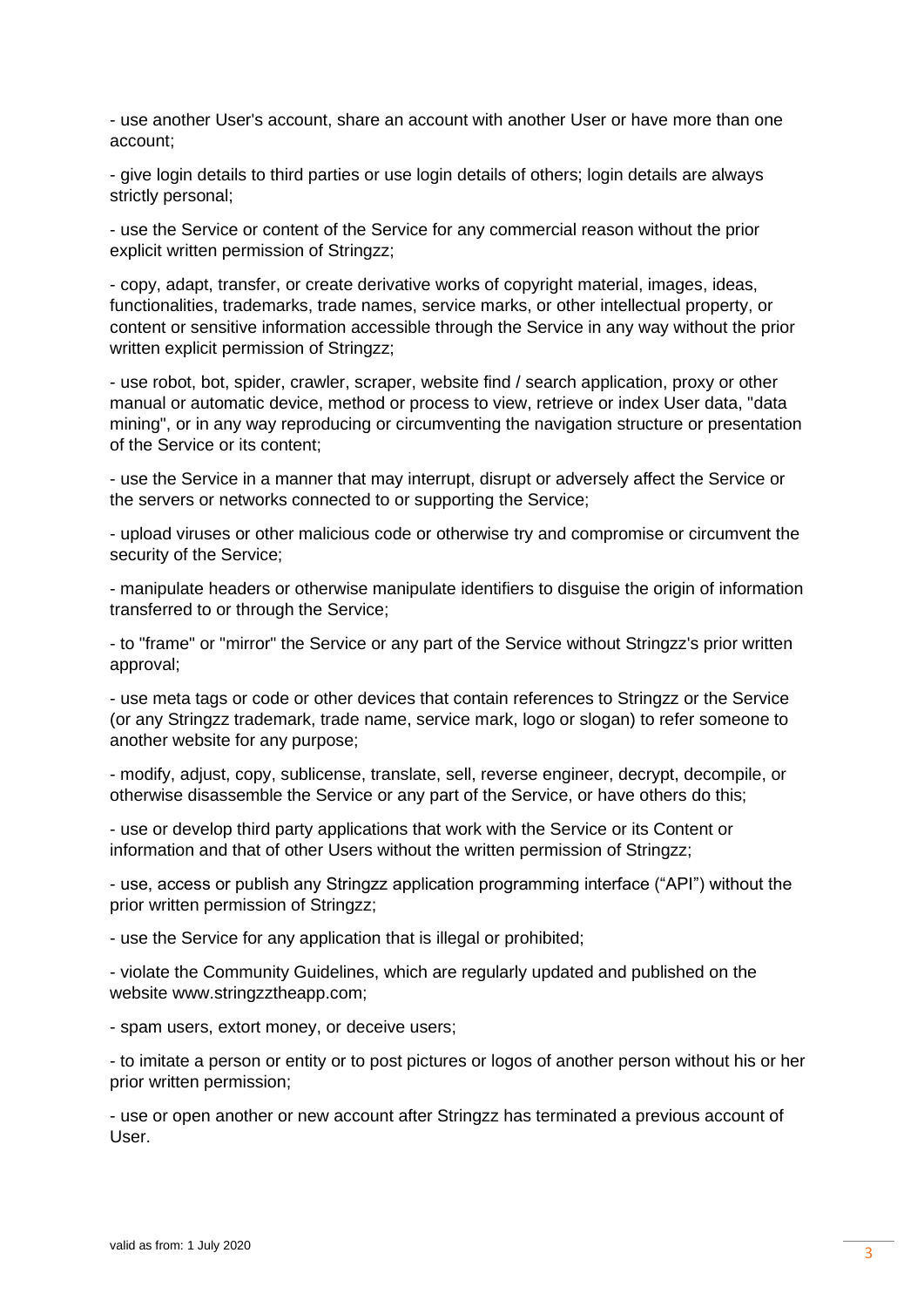2. Stringzz reserves the right to investigate and / or terminate a User's account without refund of any purchases and / or membership fees in the event of suspicion that the User has violated the terms of the Agreement, has made abuse of the App or the Service or has behaved in a manner that Stringzz considers inappropriate or illegal, including actions or communications that occur both within and outside the App or Service.

## **Article 6: Complaints about Users, deception**

1. If Stringzz receives a complaint about a User, it will investigate this complaint and take appropriate action if necessary. Stringzz endeavors to remove, modify or block profiles of Users that contain falsehoods, are misleading or otherwise may cause damage or hindrance to other Users. Stringzz is authorized to investigate User profiles and communication between Users when there is appropriate cause, amongst others if there is a complaint or suspicion of deception, damage or nuisance.

2. Stringzz will endeavor to notify Users of possible deception by Users on the Stringzz app. The Safety Tips, which are regularly updated by Stringzz and published on the website www.stringzztheapp.com, highlight the risks of using the App and the Service and provide tips to avoid damage or other disadvantages associated with its use.

# **Article 7: Protection of Personal Data**

1. The use of the Stringzz app and the use of the Service are subject to Stringzz's Privacy Policy. This describes how the User's personal data is processed. Stringzz thereby adheres to the laws regarding the protection of personal data and cookie legislation.

2. If Stringzz has a reasonable suspicion of violation of the defined rules and other Users or third parties may experience (possible) damage or nuisance, Stringzz is entitled to take note of the data exchanged between Users via the Stringzz app. Stringzz elaborates on this in its Privacy policy.

# **Article 8: Limitation of liability**

1. The liability that Stringzz accepts is limited to cases of damage as a result of intent or gross negligence on the part of Stringzz, being damage that can be considered as an immediate and clear consequence of the non-fulfillment or defective fulfillment of the Agreement by Stringzz. Stringzz is never liable in case of unauthorized access to the Stringzz account, unauthorized modification or disclosure of its content.

2. Stringzz's liability for damage arising from or related to the performance of the Agreement is limited to the amount paid out by its insurance in the relevant case. If no payment is made under the insurance, then liability is limited to the amount of the subscription fees paid by the User during the previous twelve months until the moment of notification of the damage by the User.

3. The User is liable to Stringzz for damage resulting from a shortcoming by the User in compliance, for example as a result of a violation of the provisions of the Terms of Use or other instructions, including but not limited to the provision of incorrect or unauthorized information, unless this shortcoming cannot be attributed to the User.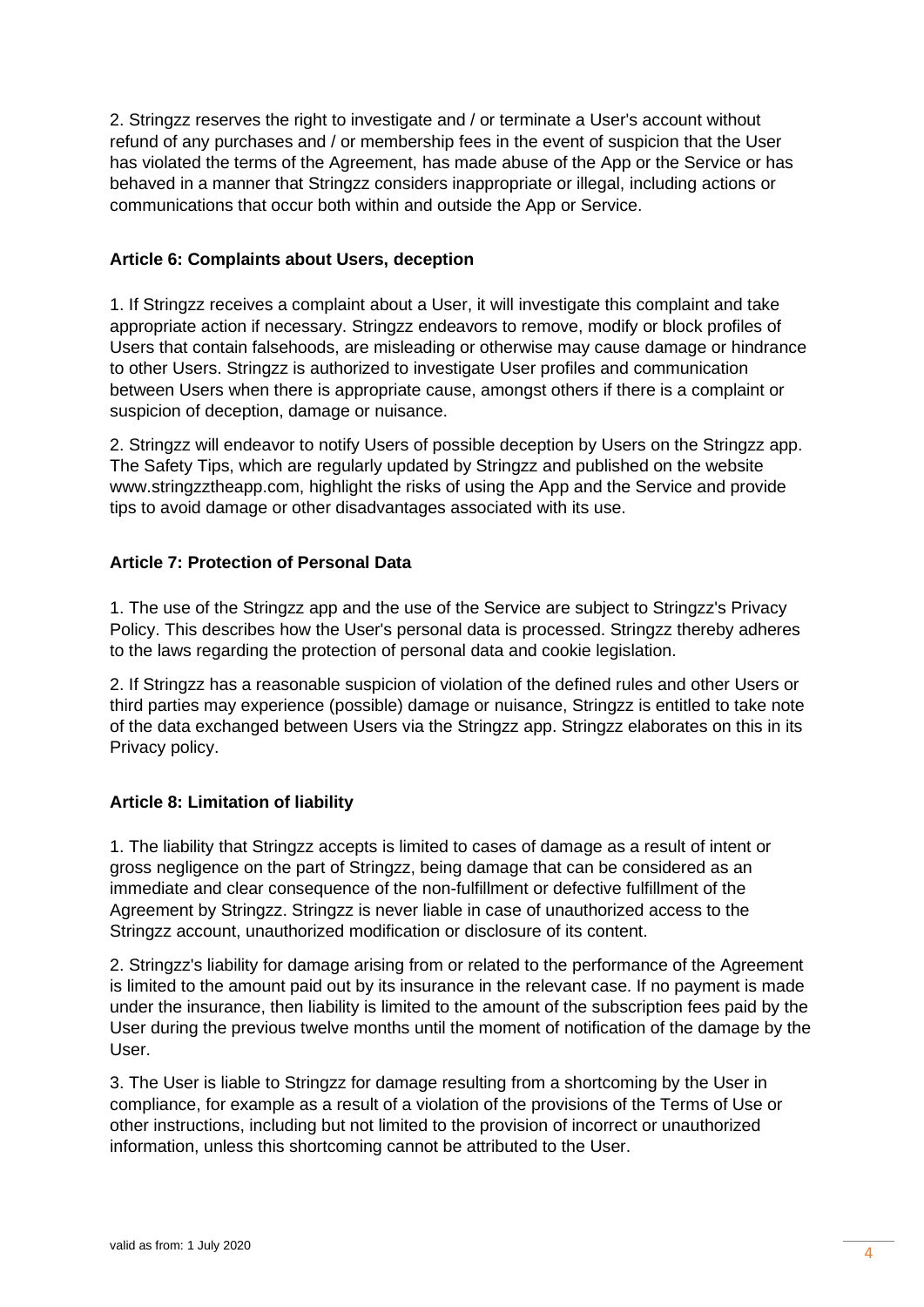4. Stringzz is only responsible for mediating between the Users of the Stringzz app, but not for the course of contacts that arise from it. Stringzz is not liable for events that take place between or on the side of Users, which have been initiated via the Stringzz app. Any event and / or incident that occurs between Users is not part of the responsibility of Stringzz.

5. Stringzz is not responsible for finding a suitable contact. If Stringzz does not yield the desired result in the opinion of the User, there is no right to a refund of the subscription money or other payments for products or services via or outside the App or the Service.

6. Stringzz is not liable for shortcomings and / or errors that have arisen through activities, services or products of third parties and suppliers engaged by Stringzz.

7. Services as provided by Stringzz may be subject to limitations, delays and other issues inherent to the use of the internet and electronic communications. Stringzz is not responsible for delays, delivery failures or other damage resulting from these issues.

8. If Stringzz is held liable for compensation for damage suffered by a third party in connection with the use of the Stringzz app by a User, this User is expressly obliged to indemnify Stringzz against this claim. Stringzz is at all times entitled, if and insofar as possible, to rectify any damage to a User. This also includes Stringzz's right to take measures that can prevent or limit any damage.

## **Article 9: Right of withdrawal**

## *When ordering and delivering products:*

1. Stringzz also gives Users the opportunity to purchase products through for instance the Stringzz app. The User can dissolve an agreement regarding the purchase of a product during a reflection period of at least and at most 14 days without reason. Stringzz may ask the User about the reason for withdrawal, but may not oblige the User to state his reason(s).

2. The reflection period referred to in paragraph 1 of this article commences on the day after the User, or a third party designated by the User in advance, who is not the carrier, has received the product, or:

- a. if the User has ordered multiple products in the same order: the day on which the User, or a third party designated by him, has received the last product. The Entrepreneur may, if he has clearly informed the User prior to the ordering process, refuse an order for several products with a different delivery time.
- b. if the delivery of a product consists of several shipments or parts: the day on which the User, or a third party designated by him, has received the last shipment or the last part;
- c. for contracts for regular delivery of products during a certain period: the day on which the User, or a third party designated by him, has received the first product.

## *When entering into a subscription / membership*

3. The User can terminate a service agreement and an agreement for the supply of digital content that has not been delivered on a tangible medium for at least and at most14 days without giving any reason. The Entrepreneur may ask the User about the reason for withdrawal, but may not oblige the User to state his reason (s).

4. The reflection period referred to in paragraph 3 of this article commences on the day following the entering of the agreement, the commencement date of the membership / subscription.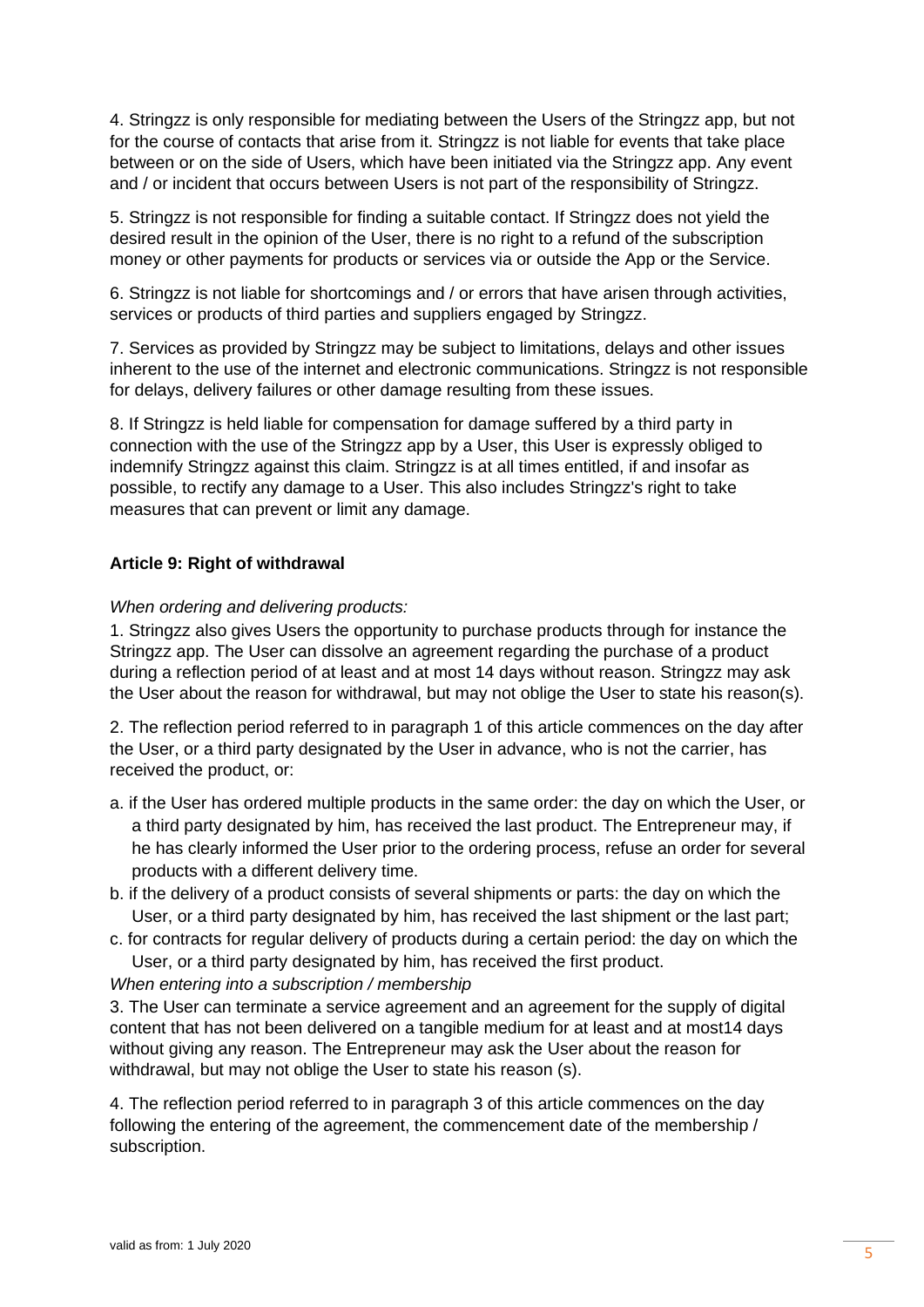## **Article 10: Obligations of the User during the reflection period**

1. During the reflection period, the User will handle the product and packaging with care. He will only unpack or use the product to the extent necessary to determine the nature, characteristics and functioning of the product. The principle is that the User may only handle and inspect the product as he should in a store. So-called "sex toys" can never be returned for hygiene reasons unless it is unpacked and presented in the original (sealed or unsealed) packaging, at the discretion of the Entrepreneur.

2. The User is only liable for depreciation of the product if it is the result of a way of handling the product that goes beyond what is allowed according to paragraph 1 of this Article.

3. The User is not liable for any diminished value of the product if the Entrepreneur has not provided him with all legally required information about the right of withdrawal before or at the entering of the agreement.

## **Article 11: Exercise of the right of withdrawal by the User and costs thereof**

1. If the User exercises his right of withdrawal, he will report this within the reflection period by means of the Model Form (Appendix 1) that is published on the contact page of the website [www.stringzztheapp.com,](http://www.stringzztheapp.com/) or in any other unequivocal manner to the Entrepreneur .

2. As soon as possible, but within 14 days from the day following the notification referred to in paragraph 1 of this article, the User will return the product or hand it over to (an authorized representative of) the Entrepreneur. This is not necessary if the Entrepreneur has offered to collect the product himself. The User has in any case respected the return period if he returns the product before the reflection period has expired.

3. The User returns the product with all accessories supplied, if reasonably possible in the original condition and packaging, and in accordance with the reasonable and clear instructions provided by the Entrepreneur.

4. The risk and the burden of proof for the correct and timely exercise of the right of withdrawal lies with the User.

5. The User bears the direct costs of returning the product. If the Entrepreneur has not notified that the User must bear these costs or if the Entrepreneur indicates to bear the costs himself, the User does not have to bear the costs for return.

6. If the User withdraws after first using the Service during the reflection period, the User owes the Entrepreneur an amount that is proportional to that part of the obligation that was fulfilled by the Entrepreneur at the time of withdrawal, as compared to the full fulfilment of the commitment.

## **Article 12: Obligations of the entrepreneur in case of withdrawal**

1. If the Entrepreneur allows notification of withdrawal by the User in an electronic way, he will immediately send a confirmation of receipt after receipt of this notification.

2. The Entrepreneur uses the same payment method that the User has used for reimbursement, unless the User agrees to a different payment method. The refund is free of charge for the user.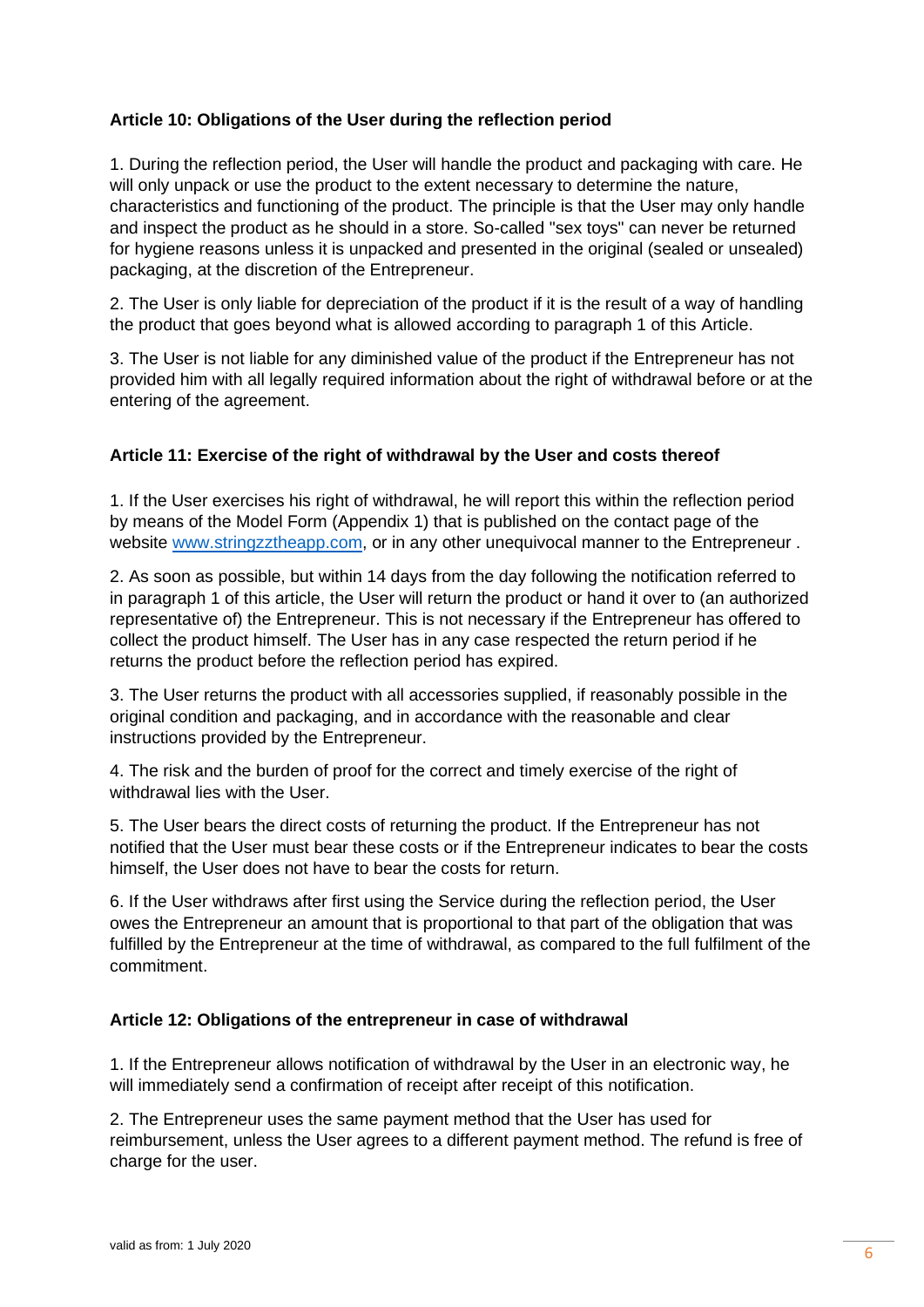3. If the User has opted for a more expensive method of delivery than the cheapest standard delivery, the Entrepreneur does not have to reimburse the additional costs for the more expensive method.

## **Article 13: Price**

1. During the period of validity stated in the offer, the prices of the products and / or services offered will not be increased, except for price changes as a result of changes in VAT rates.

2. Price increases within 3 months after the entering of the agreement are only permitted if they are the result of statutory regulations or provisions.

3. Price increases from 3 months after the entering of the agreement are only permitted if the Entrepreneur has stipulated this and:

a. they are the result of statutory regulations or provisions; or

b. the User has the authority to terminate the agreement with effect from the day on which the price increase takes effect.

4. The prices stated in the offer of products or services include VAT.

#### **Article 14: Duration transactions: duration, cancellation and extension**

#### *Cancellation:*

1. The User can terminate an agreement that has been entered into for an indefinite period and which extends to the regular delivery of products or services, at any time towards the end of a calendar month, subject to the agreed cancellation rules and a notice period of one month.

2. The User can terminate an agreement that has been entered into for a definite period and which extends to the regular delivery of products or services, at any time towards the end of the fixed term, subject to the agreed cancellation rules and a notice period of one month.

3. The User can:

- cancel at any time and not be limited to cancellation at a specific time or in a specific period

- cancel at least in the same way as they have been entered into by him

- always cancel with the same notice period as the Entrepreneur has stipulated for himself

the agreements mentioned in the previous paragraphs.

#### *Extension:*

4. A contract that has been entered into for a definite period and that extends to the regular delivery of products or services will be tacitly renewed for an indefinite period afterwards. The User may cancel at any time towards the end of a calendar month with one month's notice.

#### *Duration:*

5. If an agreement has a duration of more than one year, the User may terminate the agreement at any time after one year with one month's notice, unless reasonableness and fairness oppose cancellation before the end of the agreed duration.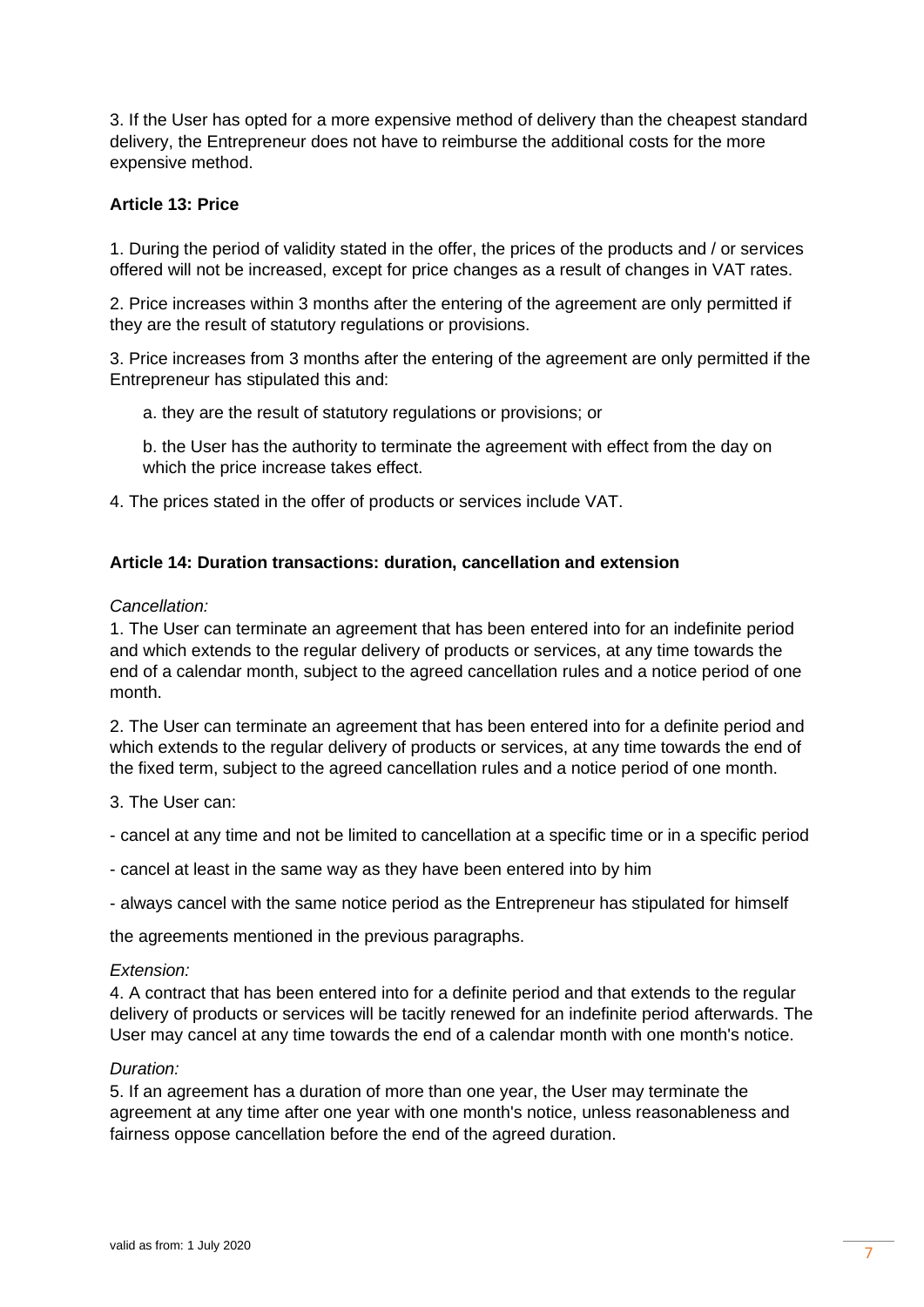## **Article 15: Payment**

1. Unless otherwise provided in the agreement or additional terms and conditions, the amounts owed by the User must be paid within 14 days after the start of the reflection period, or in the absence of a reflection period, within 14 days after entering into the agreement. In the event of an agreement for providing a service, this period commences on the day after the User has received confirmation of the agreement.

2. The User has the duty to report inaccuracies or changes to payment details provided or stated to the Entrepreneur without delay.

3. If the User does not meet his payment obligation(s) in time, after he has been informed of the late payment by the Entrepreneur and the Entrepreneur has granted the User a period of 14 days to still meet his payment obligations and payment has still not been made within this 14-day period, statutory interest is due on the amount still owed and the Entrepreneur is entitled to charge the extrajudicial collection costs incurred by him. These collection costs amount to 15% on outstanding amounts up to  $\epsilon$  2,500; 10% on the next  $\epsilon$  2,500 and 5% on the next  $\epsilon$  5,000 with a minimum of  $\epsilon$  40.

## **Article 16: Complaints procedure**

1. The Entrepreneur has a complaint procedure that has been made sufficiently known, including on the website, and handles the complaint in accordance with this complaint procedure.

2. Complaints about the performance of the agreement must be submitted to the Entrepreneur fully and clearly, in accordance with the complaint procedure, within a reasonable time after the User has discovered the defects.

3. Complaints submitted to the Entrepreneur will be answered within a period of 14 days from the date of receipt. If a complaint requires a foreseeable longer processing time, the Entrepreneur will reply within the period of 14 days with a notice of receipt and an indication when the User can expect a more detailed answer.

4. The User must in any case give the Entrepreneur 4 weeks time to resolve the complaint by mutual agreement. After this period, a dispute arises that is subject to dispute resolution.

## **Article 17. Applicable law / mediation clause**

1. This Agreement and any dispute between the User and Stringzz are governed by Dutch law.

2. If a dispute arises about the implementation of this Agreement, the parties will attempt to resolve the dispute using Mediation in accordance with the MfN Regulations. A dispute is present if one of the parties indicates in writing to the other party that this is the case; because Stringzz does not always know the addresses of its Users, a notification for Stringzz via the App account or via the telephone number provided (by SMS) or via the indicated email address (by e-mail) of the User is sufficient. The parties will jointly appoint an MfN mediator within a period of 14 days after the dispute has been established. If no solution is found to the dispute through Mediation, both parties are free to submit the dispute to the competent court. Disputes can only be brought before the competent court in Amsterdam.